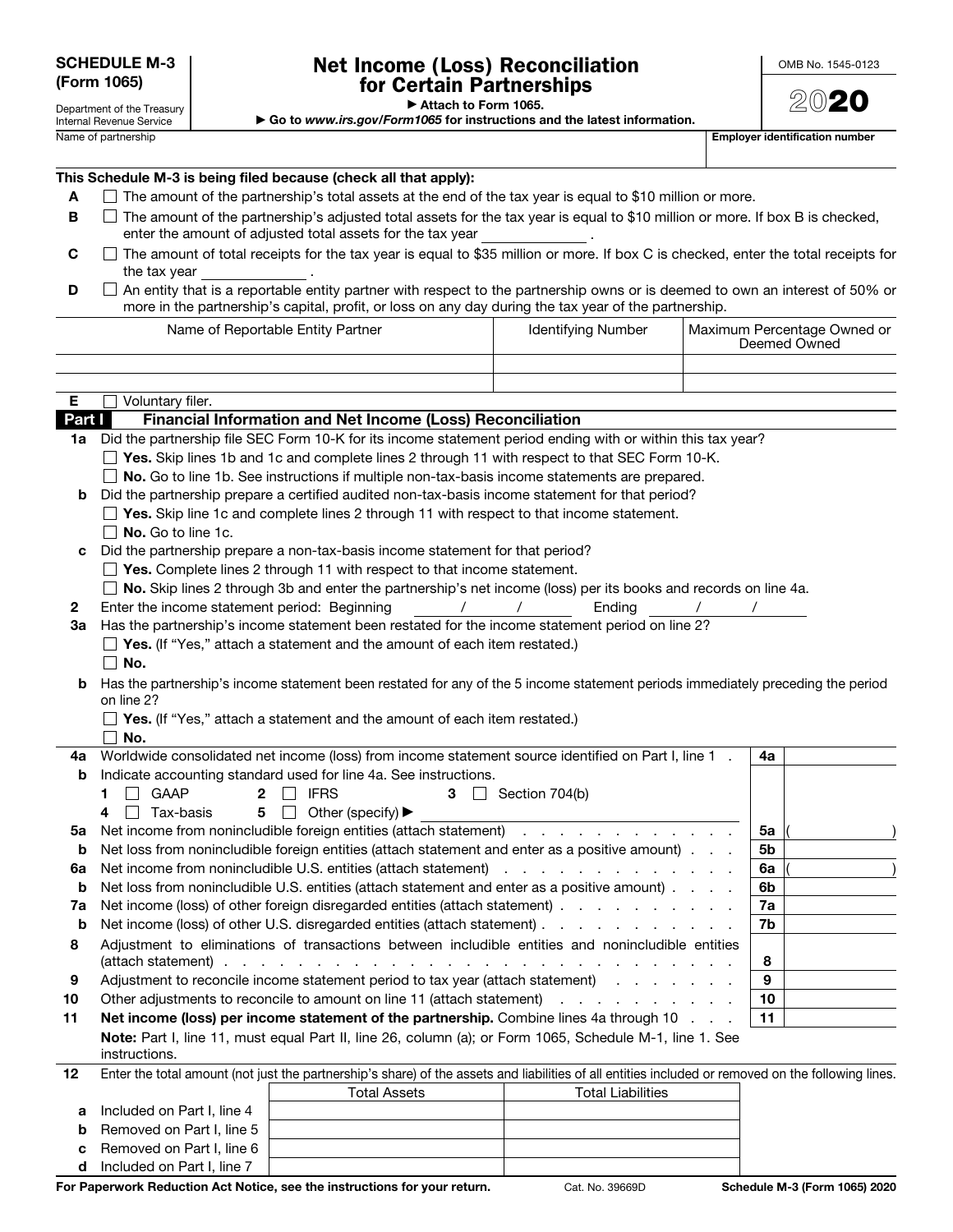## Part II Reconciliation of Net Income (Loss) per Income Statement of Partnership With Income (Loss) per Return

|          | <b>Income (Loss) Items</b>                                                                                                                                                    | (a)<br>Income (Loss) per | (b)<br>Temporary | (c)<br>Permanent | (d)<br>Income (Loss) per |
|----------|-------------------------------------------------------------------------------------------------------------------------------------------------------------------------------|--------------------------|------------------|------------------|--------------------------|
|          | Attach statements for lines 1 through 10.                                                                                                                                     | Income Statement         | Difference       | Difference       | <b>Tax Return</b>        |
| 1        | Income (loss) from equity method foreign corporations                                                                                                                         |                          |                  |                  |                          |
| 2        | Gross foreign dividends not previously taxed                                                                                                                                  |                          |                  |                  |                          |
| 3        | Subpart F, QEF, and similar income inclusions                                                                                                                                 |                          |                  |                  |                          |
| 4        | Gross foreign distributions previously taxed<br>$\mathcal{L}^{\text{max}}$ and $\mathcal{L}^{\text{max}}$                                                                     |                          |                  |                  |                          |
| 5        | Income (loss) from equity method U.S. corporations                                                                                                                            |                          |                  |                  |                          |
| 6        | U.S. dividends                                                                                                                                                                |                          |                  |                  |                          |
| 7        | Income (loss) from U.S. partnerships                                                                                                                                          |                          |                  |                  |                          |
| 8        | Income (loss) from foreign partnerships                                                                                                                                       |                          |                  |                  |                          |
| 9        | Income (loss) from other pass-through entities                                                                                                                                |                          |                  |                  |                          |
| 10       | Items relating to reportable transactions                                                                                                                                     |                          |                  |                  |                          |
| 11       | Interest income (see instructions)                                                                                                                                            |                          |                  |                  |                          |
| 12       | Total accrual to cash adjustment                                                                                                                                              |                          |                  |                  |                          |
| 13       | Hedging transactions                                                                                                                                                          |                          |                  |                  |                          |
| 14       | Mark-to-market income (loss)                                                                                                                                                  |                          |                  |                  |                          |
| 15       | Cost of goods sold (see instructions)                                                                                                                                         |                          |                  |                  |                          |
| 16<br>17 | Sale versus lease (for sellers and/or lessors)<br>Section 481(a) adjustments                                                                                                  |                          |                  |                  |                          |
| 18       | Unearned/deferred revenue                                                                                                                                                     |                          |                  |                  |                          |
| 19       | Income recognition from long-term contracts                                                                                                                                   |                          |                  |                  |                          |
| 20       | Original issue discount and other imputed interest .                                                                                                                          |                          |                  |                  |                          |
| 21a      | Income statement gain/loss on sale, exchange,                                                                                                                                 |                          |                  |                  |                          |
|          | abandonment, worthlessness, or other disposition of<br>assets other than inventory and pass-through entities                                                                  |                          |                  |                  |                          |
| b        | Gross capital gains from Schedule D, excluding<br>amounts from pass-through entities                                                                                          |                          |                  |                  |                          |
| c        | Gross capital losses from Schedule D, excluding<br>amounts from pass-through entities, abandonment<br>losses, and worthless stock losses<br>and the company of the company of |                          |                  |                  |                          |
| d        | Net gain/loss reported on Form 4797, line 17,<br>excluding amounts from pass-through entities,<br>abandonment losses, and worthless stock losses                              |                          |                  |                  |                          |
|          | Abandonment losses                                                                                                                                                            |                          |                  |                  |                          |
|          | Worthless stock losses (attach statement)                                                                                                                                     |                          |                  |                  |                          |
| g        | Other gain/loss on disposition of assets other than                                                                                                                           |                          |                  |                  |                          |
|          | inventory $\cdots$ $\cdots$ $\cdots$ $\cdots$ $\cdots$ $\cdots$                                                                                                               |                          |                  |                  |                          |
| 22       | Other income (loss) items with differences (attach<br>statement)                                                                                                              |                          |                  |                  |                          |
| 23       | Total income (loss) items. Combine lines 1 through                                                                                                                            |                          |                  |                  |                          |
|          | 22                                                                                                                                                                            |                          |                  |                  |                          |
| 24       | Total expense/deduction items. (From Part III, line                                                                                                                           |                          |                  |                  |                          |
|          | $31)$ (see instructions) $\ldots$ $\ldots$ $\ldots$ $\ldots$                                                                                                                  |                          |                  |                  |                          |
| 25       | Other items with no differences                                                                                                                                               |                          |                  |                  |                          |
| 26       | Reconciliation totals. Combine lines 23 through 25                                                                                                                            |                          |                  |                  |                          |
|          | Note: Line 26, column (a), must equal Part I, line 11, and column (d) must equal Form 1065, Analysis of Net Income (Loss), line 1.                                            |                          |                  |                  |                          |

Schedule M-3 (Form 1065) 2020